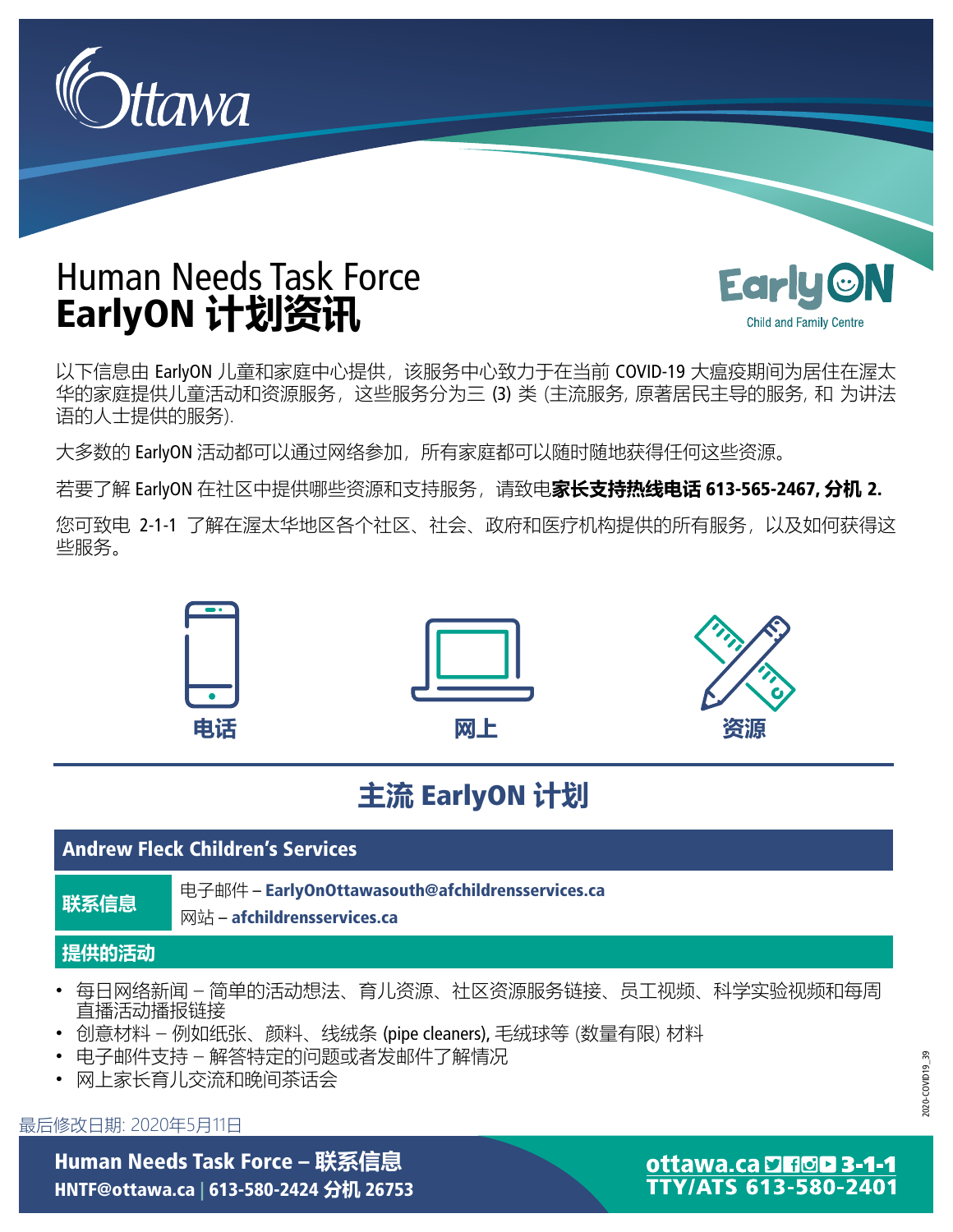# Carlington Community Health Centre

**联系信息 <sup>电话</sup> − 613-722-4000, 分机 303** 

电子邮件 – [mcuburu@carlington.ochc.org](mailto:mcuburu@carlington.ochc.org), [abakar@carlington.ochc.org](mailto:abakar@carlington.ochc.org), [rsaid@carlington.ochc.org](mailto:rsaid@carlington.ochc.org)

# **提供的活动**

- 网上新闻简讯
- YouTube 频道 读书和活动
- 每周直播讲故事时间
- 与注册早教育儿师网上一对一面对面交谈 (需 发邮件约定时间)

# Centrepointe Childcare Services

**联系信息 电话 − 613-225-4819 或 613-302-5949** 

电子邮件 – [lee@centrepointechildcareservices.com](mailto:lee@centrepointechildcareservices.com)

网站 – [centrepointechildcareservices.com](http://centrepointechildcareservices.com) Facebook – facebook.com/ [centrepointechildcareservice](http://facebook.com/)

• 为新父母和准父母准备的育儿指导小组 • 网上哺乳和婴儿喂养辅导 (分机 319)

• 自助称重婴儿服务

# **提供的活动**

- 网上课堂 婴儿信号和情感依赖 (两部分)
- 网上小组 每周父母支持小组和早期儿童教育合作小组
- 资源 发放
- 适合家庭的网上讲故事时间

# Centretown Community Health Centre

电话 – 613-233-4443 (说明与 Early Years 和 EarlyON 团队通话)

**联系信息** 电子邮件 – [info@centretownchc.org](mailto:info@centretownchc.org)

网站 – [centretownchc.org/programs-services/early-years-earlyon-child-and-family-centre/](http://centretownchc.org/programs-services/early-years-earlyon-child-and-family-centre/)

# **提供的活动**

- 为家庭提供的身心健康确认电话服务 员工打电话了解家庭的活动情况,为家庭推荐各种资源 (财务 支持、母乳喂养支持、食品安全、精神健康服务或教育服务),提供有儿和早期儿童发展支持
- 为有需要的家庭提供必需品 婴儿用品、母乳喂养用品和早教用品
- 母乳喂养电话支持 (仅限预约者) 根据需要预约现场访问
- 自助称重婴儿服务 允许有风险的 母亲在 CCHC 自助称重的非医疗服务

# Human Needs Task Force – **联系信息** HNTF@ottawa.ca | 613-580-2424 **分机** 26753

# ottawa.ca DHOD 3-1-1 **TTY/ATS 613-580-2401**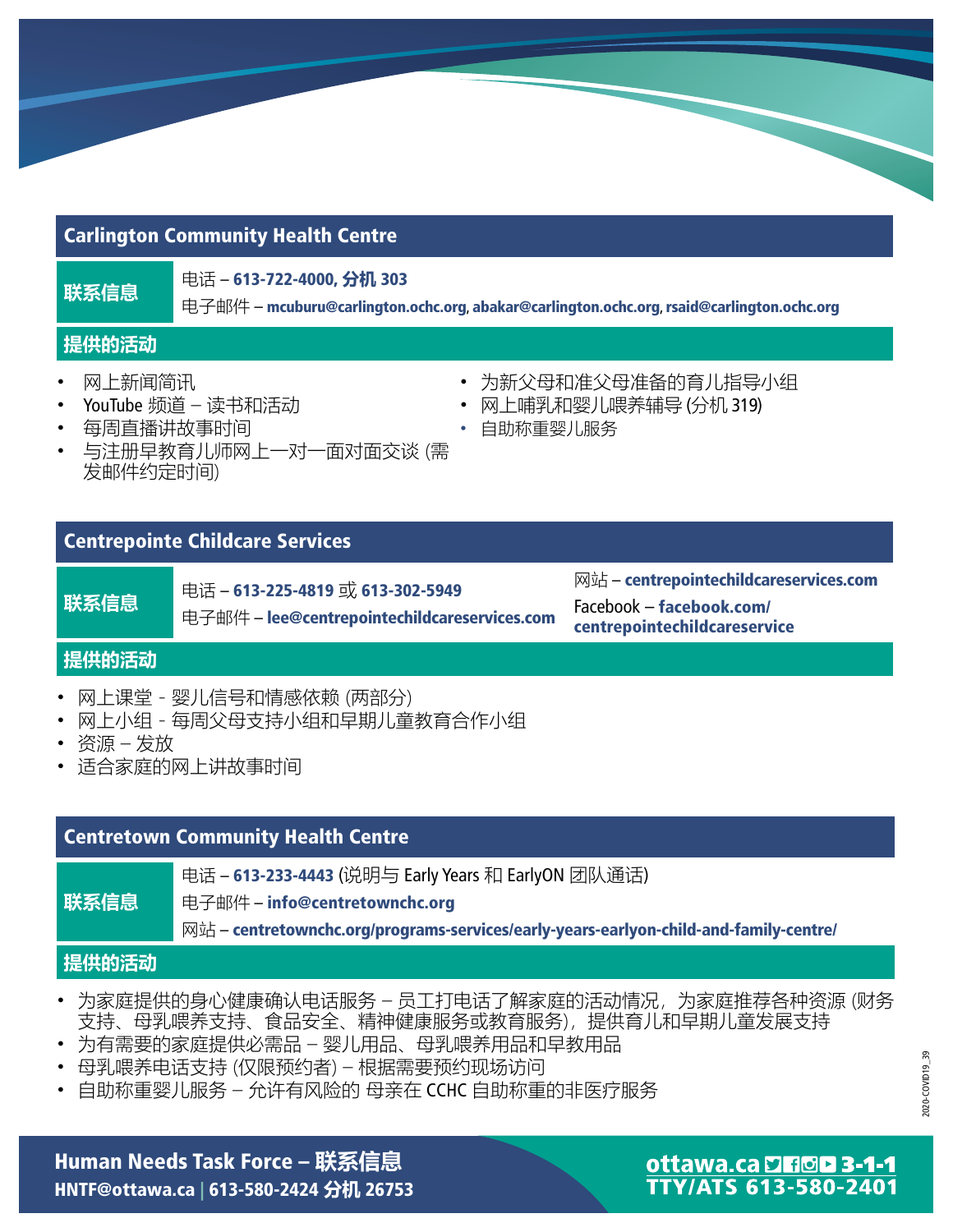| <b>City View Centre for Child and Family Services</b> |                                                                                                                                                                                                          |  |
|-------------------------------------------------------|----------------------------------------------------------------------------------------------------------------------------------------------------------------------------------------------------------|--|
| 联系信息                                                  | 电话-613-825-5990<br>电子邮件 - EarlyONyva@cityviewcentre.ca 或 c.girard@cityviewcentre.ca<br>网站 – cityviewcentre.ca<br>Facebook - facebook.com/City-View-Centre-for-Child-and-Family-Services-623950088063196/ |  |
| <b> 提供的活动</b>                                         |                                                                                                                                                                                                          |  |

- 在线新闻简讯 (在网站上贴出) 网上讲故事时间和简短的聚会讨论
- 电子邮件支持 回答特定的问题或者发邮件了解情况
- 电话 每日检查留言

### Mothercraft Ottawa

**联系信息** 电话 – 613-728-1839, **分机** 289 电子邮件 – [earlyONyva@mothercraft.com](mailto:earlyONyva@mothercraft.com) 网站 – [mothercraft.com](http://mothercraft.com)

Facebook – facebook.com/ [MothercraftOttawa/](http://facebook.com/) Instagram – @mothercraftottawa YouTube – [tinyurl.com/MothercraftEarlyON](http://tinyurl.com/MothercraftEarlyON)

#### **提供的活动**

- 在线支持小组 有特殊需要的儿童的父母和产后抑郁支持小组
- 在线课堂– 烹饪、舞蹈、故事时间、入学准备、瑜伽
- 衣柜服务 (仅限预约者)
- 活动用具发放 (仅限预约者)
- 在线研讨会 (母乳喂养、儿童发展)
- YouTube 视频和资源

### Nepean-Rideau-Osgoode Community Resource Centre

**联系信息 电话 – 613-596-5626, 分机 253 (Rana Awni)** 

电子邮件 – [rawni@nrocrc.org](mailto:rawni@nrocrc.org)

#### **提供的活动**

- 每周在线/直播见面会 在线儿童围坐故事时间、妈妈和宝宝时间和故事时间
- 电子邮件支持 资源/建议和活动

2020-COVID19\_39 2020-COVID19\_39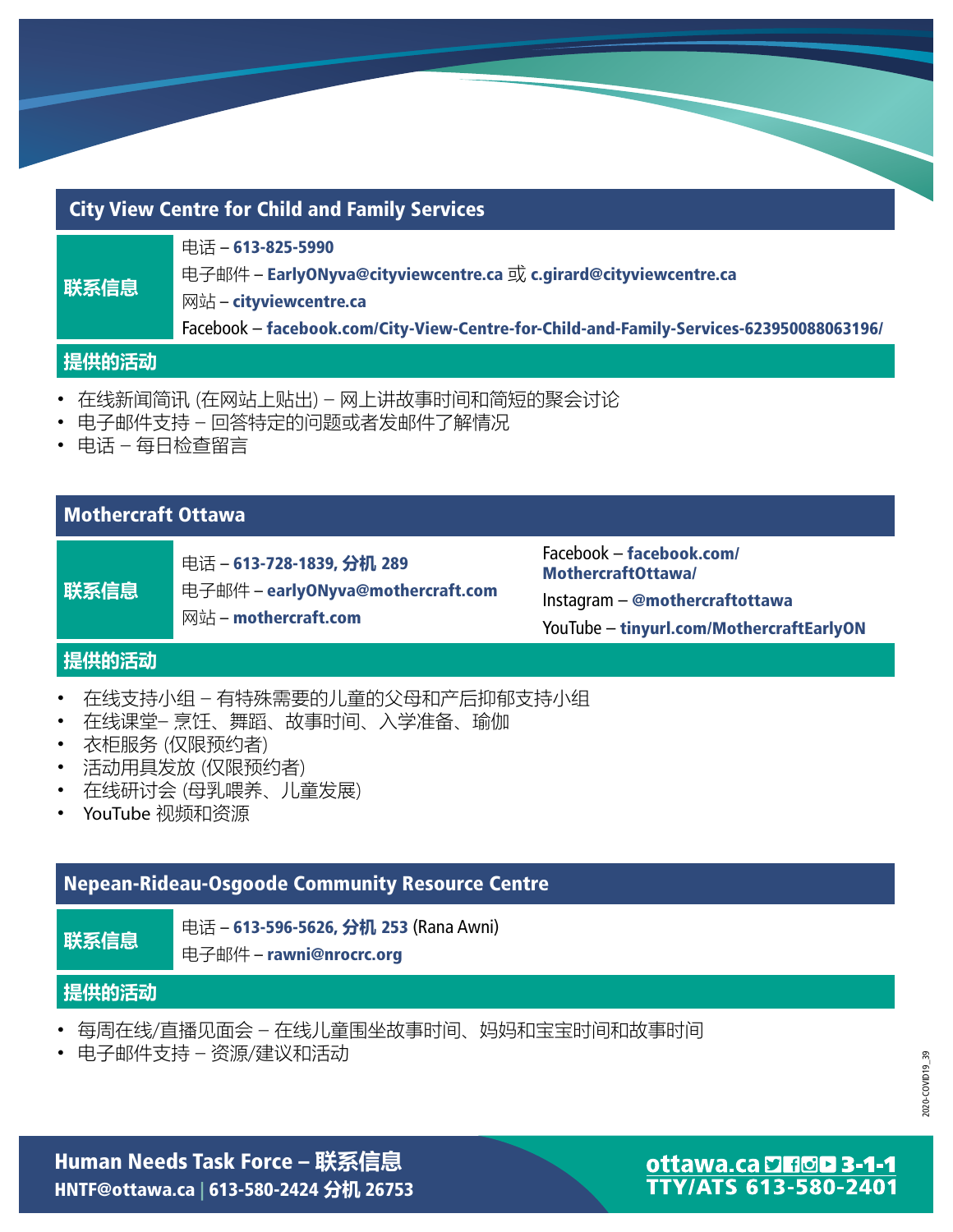# Ottawa-Carleton District School Board (OCDSB)

**联系信息** 电话 – 613-325-5139 电子邮件 – [deborah.stowe@ocdsb.ca](http://deborah.stowe@ocdsb.ca) 网站 – [sites.google.com/ocdsb.ca/earlyon/home](http://sites.google.com/ocdsb.ca/earlyon/home)

**提供的活动**

• 网站 (所有 OCDSB EarlyON 中心) – 学习邀请、在线录制的儿童围坐故事时间、家庭活动好点子、照片 墙、儿童发展和父母服务教育资源、持续的父母支持服务

| <b>Ottawa Catholic School Board (OCSB)</b>                           |                                            |
|----------------------------------------------------------------------|--------------------------------------------|
| <b>Divine Infant EarlyON Centre</b>                                  | 提供的活动                                      |
| 电子邮件 - 主管: maureen.gibbons@ocsb.ca<br>和助理主管: melinda.bugakun@ocsb.ca |                                            |
| <b>Our Lady of Mount Carmel EarlyON Centre</b>                       |                                            |
| 电子邮件 - Jennie.Galbraith@ocsb.ca                                      | 电子邮件新闻简讯 - 歌曲、                             |
| <b>St. Elizabeth EarlyON Centre</b>                                  | 手指游戏、菜单、开放式创意                              |
| 电子邮件 - Megan.Lord@ocsb.ca                                            | 活动、父母支持和社区服务资<br>源链接                       |
| <b>Prince of Peace EarlyON Centre</b>                                |                                            |
| 电子邮件 - Natasha.Khan@ocsb.ca                                          |                                            |
| <b>Twitter - EarlyON Prince of Peace@EarlyONottawa</b>               |                                            |
| <b>Katimavik EarlyON Centre</b>                                      | 提供的活动                                      |
| 电子邮件 - KatimavikResource@ocsb.ca                                     |                                            |
| Facebook - Katimavik EarlyON Child and Family Centre                 | • Facebook – 在线计划 (例如图                     |
| <b>Charlemagne EarlyON Centre</b>                                    | 书馆); 其他 EarlyON 中心; 父<br>母支持和资源;与 COVID-19 |
| 电子邮件 - 主管: Kelly.blais@ocsb.ca                                       | 相关的当地、省和国家信息链                              |
| 助理主管: Jenna.sylvester@ocsb.ca                                        | 接;活动想法;故事;肢体活<br>动、感官活动和艺术活动;支             |
| Facebook - Charlemagne EarlyON Centre                                | 持和鼓励                                       |
| YouTube - m.youtube.com/channel/UCXvRp8tisAfKgx73iGe8d7w             |                                            |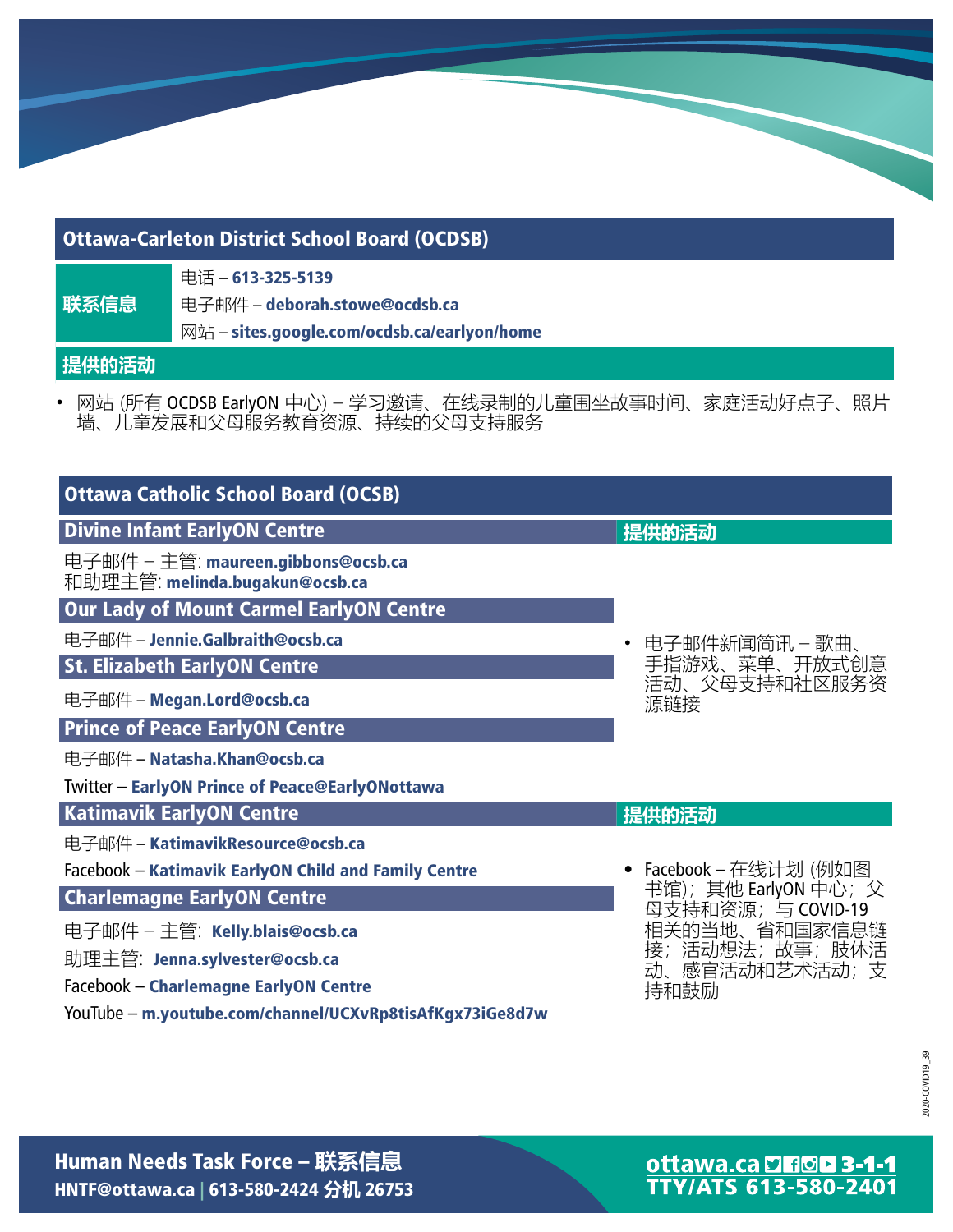### Orléans-Cumberland Community Resource Centre

■ 电话 – 613-830-4357<br>**联系信息** 

电子邮件 – [earlyonyva@crcoc.ca](mailto:earlyonyva@crcoc.ca)

网站 – **[crcoc.ca](http://crcoc.ca)** Facebook – [facebook.com/OCCRC.CRCOC/](http://facebook.com/OCCRC.CRCOC/)

### **提供的活动**

- 家庭资源资源热线 – 新生儿到 6 岁儿童的家庭提供支持, 回答有关儿童发展的问题
- • 在线儿童围坐故事会 (周二和周四上午 10 点)
- • 周一下午在线宝宝组 (新生儿到 1 岁)
- • 针对各种主题进行的在线父母/儿童研讨会 – 即将安排
- • 在线资源 – 教育纪录片 (探索和观察儿童如何学习和发展)
- • 电子邮件新闻简讯

### The Parent Resource Centre

# 电话 – 613-565-2467

#### 电子邮件 – information@ [parentresource.ca](mailto:information@)

**联系信息** 网站 – [parentresource.ca](http://parentresource.ca) Facebook – facebook.com/pg/ [parentresourcecentre/posts/?ref=page\\_](http://facebook.com/pg/) internal

EarlyON 员工

Susan 613-565-2467, **分机** 225 [sduke@parentresource.ca](mailto:sduke@parentresource.ca) (讲英语)

Niuma 613-565-2467, **分机** 226 [nmohamed@parentresource.ca](mailto:nmohamed@parentresource.ca) (讲阿拉伯语和英语)

Kimberley 613-565-2467, **分机** 238 [khogan@parentresource.ca](mailto:khogan@parentresource.ca) (讲英语和法语)

#### **提供的活动**

#### 在线群组:

- Parent Escape Zoom (一对一支持)
- Crafty Escape Zoom (创意和手工)
- Circle Time Escape Zoom (唱歌和活动)
- 在线研讨会 宝宝说话 (信号语言、睡眠和日常活动、家庭安全)
- PRC 创意包 请致电 Niuma 安排安全的 PRC 创意包路边取货。在周一早 9 点至中午进行取货预约
- 电子邮件支持 回复问询并提供指导和资源
- 电话支持 父母和护理者一对一联系和互动
- 通过电子邮件发送新闻简讯

2020-COVID19\_39 2020-COVID19\_39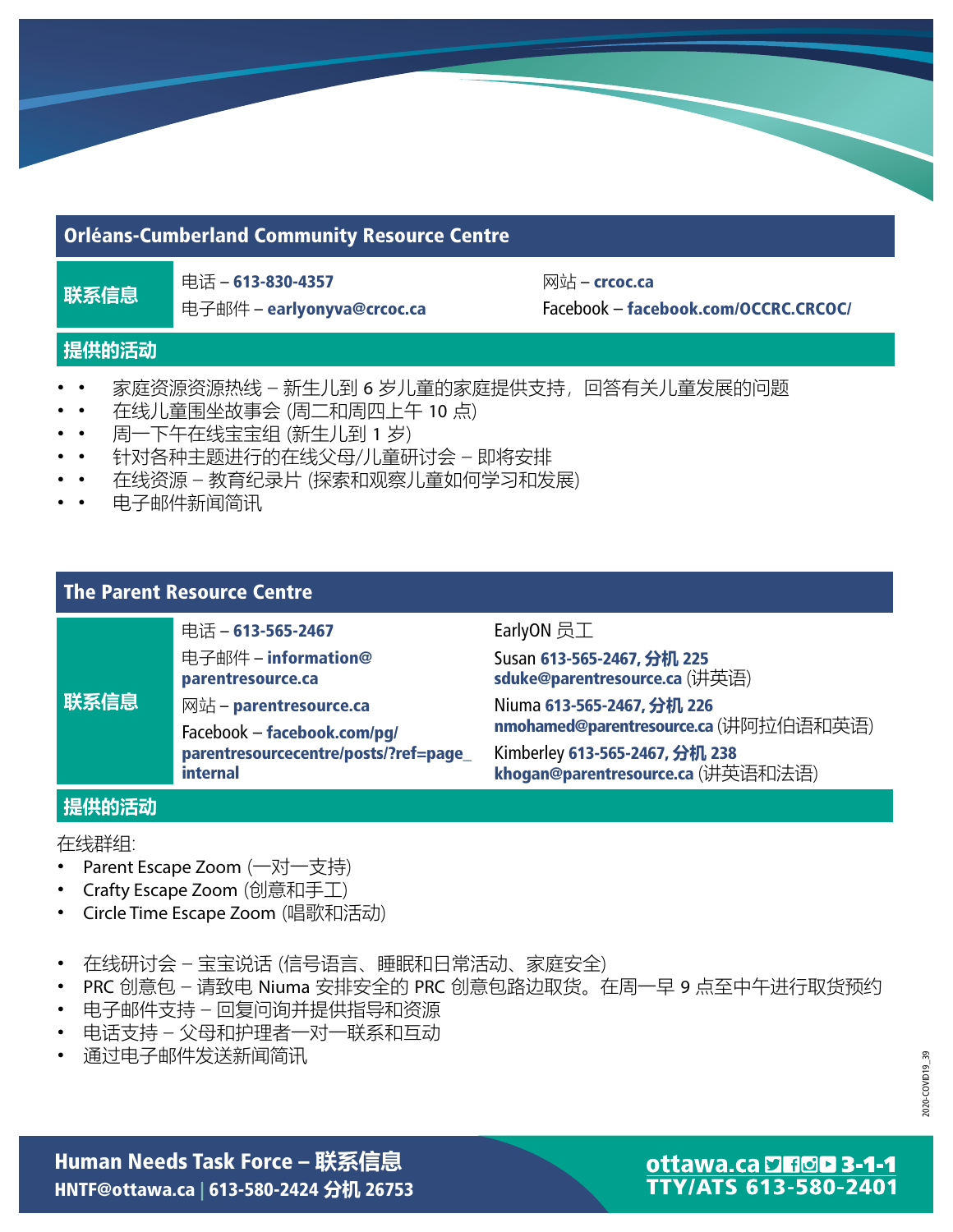# Pinecrest-Queensway Community Health Centre

**联系信息** 电话 – 613-820-4922, **分机** <sup>3599</sup> 电子邮件 – [Parent.ed@pqchc.com](mailto:Parent.ed@pqchc.com) Facebook – EarlyON Centre – Pinecrest Queensway Community Health Centre Instagram – @earlyonpinecrestqueensway

### **提供的活动**

- 在线研讨会 为新父母和准父母提供的 COVID-19 大瘟疫期间压力管理,儿童发展、饮食、支持和 技能发展
- 在线小组 儿童围坐故事会、活动和锻炼游戏、正念练习
- 父母/护理者一对一电话支持 有关儿童发展和育儿的主题 (请注意:这不是咨询服务)
- 哺乳期电话咨询 (仅限预约 周一至周五 早 8:30 到下午 4:30) 如有需要可以安排预约访问
- 无需任何技能的活动信息 (发送邮件获取信息) 沥青路粉笔画、图书制作、寻宝活动

# Live and Learn Child and Family Centre, under Rural Family Connections

**联系信息 <sup>电话</sup> − 613-821-2899** 电子邮件 – [Liveandlearn@bellnet.ca](mailto:Liveandlearn@bellnet.ca)

Facebook – Live and Learn EarlyON playgroups

#### **提供的活动**

• 网上幼儿园、活动和资源

# South-East Ottawa Community Health Centre

电话 – 613-737-7195, **分机** 3131

**联系信息** 电子邮件 – [staceys@seochc.on.ca](mailto:staceys@seochc.on.ca)

Facebook – [facebook.com/groups/169746887645012/?epa=SEARCH\\_BOX](http://facebook.com/groups/169746887645012/?epa=SEARCH_BOX)

#### **提供的活动**

- 网上幼儿园、儿童围坐故事会视频、活动和资源
- 健康检查
- 获取实用的支持: 食品、尿不湿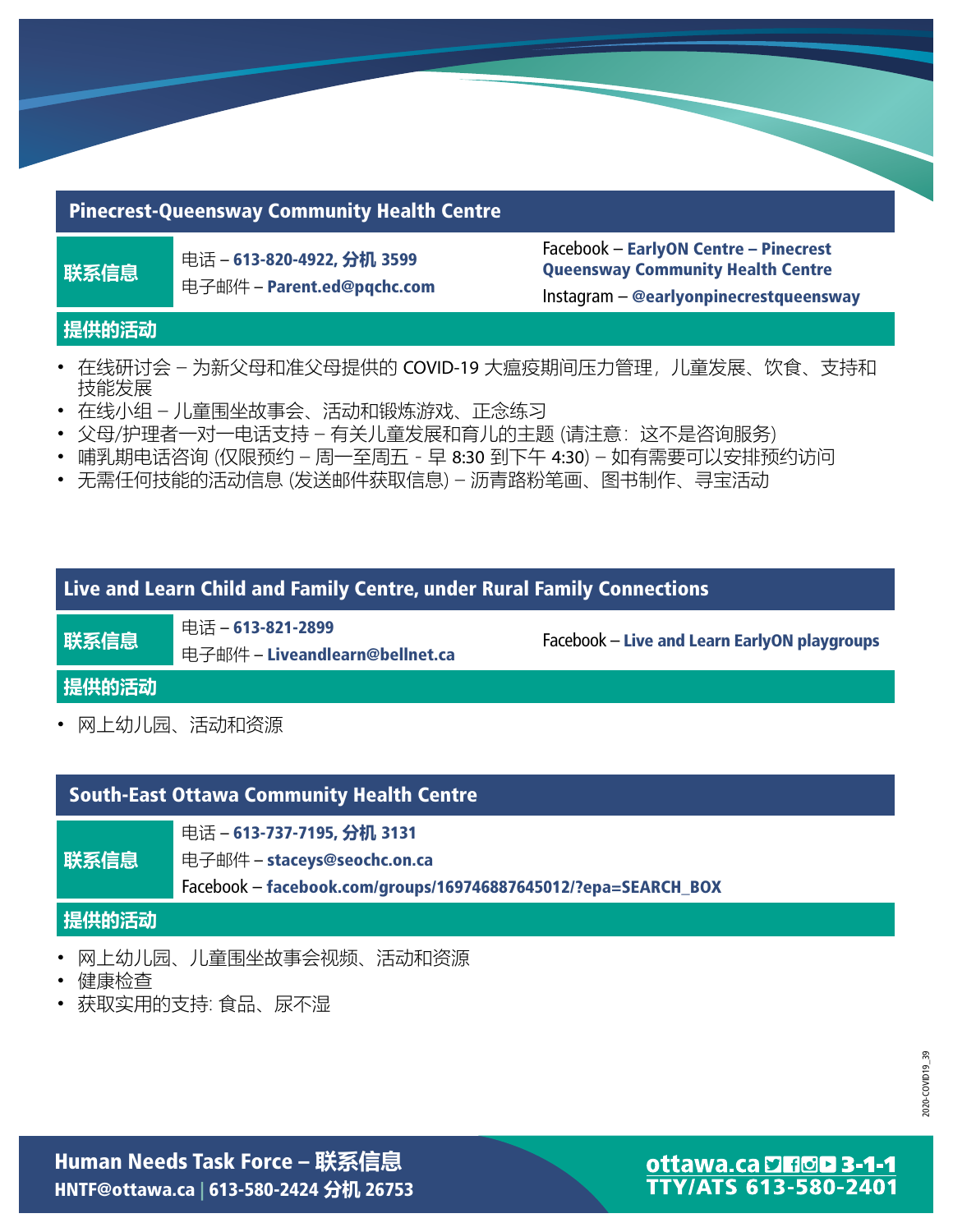# Somerset West Community Health Centre

| 联系信息 | EarlyON 员工 - Leslie (613-238-8214, 分机 2503; Ilavigne@swchc.on.ca - 讲英语),                                                                                                     |
|------|------------------------------------------------------------------------------------------------------------------------------------------------------------------------------|
|      | Kimberly (613-238-8214, 分机 2504, kvanderm@swchc.on.ca – 讲英语和法语),<br>Haishan (hachen@swchc.on.ca - 讲中文普通话和英语),<br>Hanna (613-238-8214, 分机 2507; hhan@swchc.on.ca - 讲中文普通话和英语) |
|      | 网站 – swchc.on.ca/our-programs                                                                                                                                                |
|      | YouTube - youtube.com/channel/UCRsG2IUoE242NoUNiWco5Rg/playlists                                                                                                             |

#### **提供的活动**

- 在线研讨会和支持小组: [swchc.on.ca/sites/default/fles/Posters/Parent\\_Support\\_Spring\\_2020.pdf](http://swchc.on.ca/sites/default/files/Posters/Parent_Support_Spring_2020.pdf)
- 通过 Zoom 和 Facebook 开展的在线儿童围坐故事时间:
- [swchc.on.ca/sites/default/fles/Posters/Virtual\\_Circle\\_Time\\_2020.pdf](http://swchc.on.ca/sites/default/files/Posters/Virtual_Circle_Time_2020.pdf)
- 为父母/护理者提供的一对一电话支持、信息和推荐

# Vanier Community Service Centre

**联系信息 电话 − 613-744-2892, 分机 1432** 

电子邮件 – [EarlyONyva@cscvanier.com](mailto:EarlyONyva@cscvanier.com)

网站 – [cscvanier.com](http://cscvanier.com) Facebook – [facebook.com/cscvanier/](http://facebook.com/cscvanier/)

#### **提供的活动**

- 每周在线新闻简讯 为不同年龄组提供的资源和活动信息
- 通过 Facebook 和 Zoom 进行的在线活动 唱歌、故事时间、手工、研讨会以及更多活动
- 与儿童早教专家电话沟通获取信息和支持
- 宝宝柜服务 (仅限预约) 尿不湿和配方奶
- 紧急食品和/或手工材料送货
- 网站信息 危机情况咨询、法律援助、工作信息、安家服务和食物银行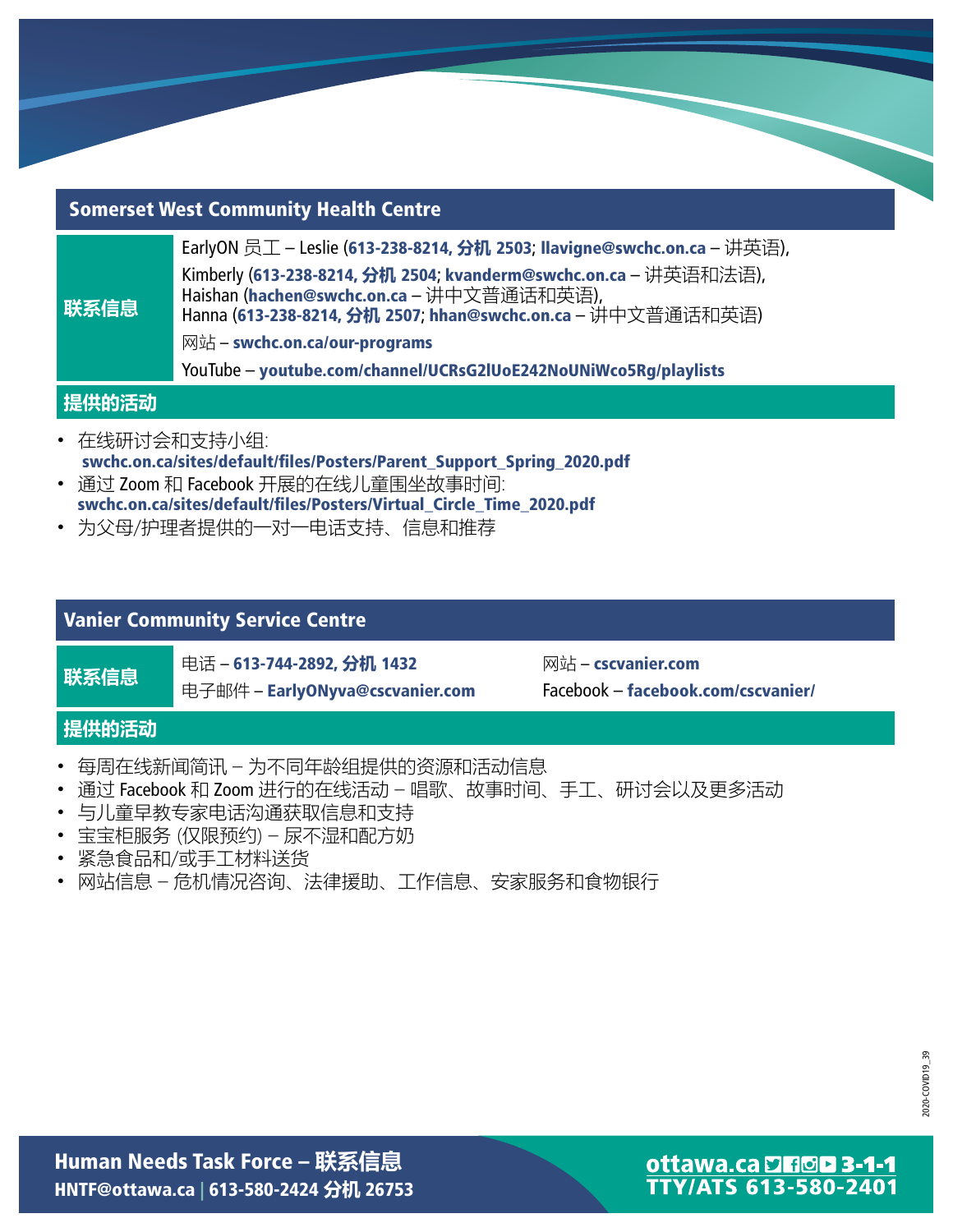### Western Ottawa Community Resource Centre

电话 – 613-591-3686, **分机** 245

电子邮件 – [EarlyONyva@wocrc.ca](mailto:EarlyONyva@wocrc.ca)

网站 – [wocrc.ca/program/earlyon-cfc](http://wocrc.ca/program/earlyon-cfcprograms-)programs-and-workshops/

Facebook – [facebook.com/WOCRC.CRCOO/](http://facebook.com/WOCRC.CRCOO/) Instagram – [instagram.com/earlyonyva.wo/](http://instagram.com/earlyonyva.wo/) Twitter – [twitter.com/WOCRC\\_CRCOO](http://twitter.com/WOCRC_CRCOO)

# **提供的活动**

**联系信息**

- 每周在线新闻简讯 针对不同年龄段的资源和活动信息
- 通过 Zoom 进行的每日在线活动 (需 Telehealth 会员) StoryTime, CircleTime, Zumbini, Baby and Me 等活动
- 在线研讨会 婴儿按摩、睡眠教育、育儿支持、讲故事按摩以及更多活动
- 家庭引导拓展服务和额外的一对一家庭支持服务

# **原著居民主导的**EarlyON**计划**

# Inuuqatigiit Centre for Inuit Children, Youth and Families **联系信息 电子邮件 – [executivedirector@inuuqatigiit.ca](mailto:executivedirector@inuuqatigiit.ca)** Facebook – [facebook.com/OttInuuqatigiit/](http://facebook.com/OttInuuqatigiit/) **提供的活动** • 网上活动 – 家庭福利、精神健康、财务、社会拓展、年轻人和老年人

- 食物服务 食品卡、杂货送货 (周五)
- 资源包 每周为我们客户的孩子们递送学习所需的资源包,以及烘烤的食物和食品卡

# Makonsag in partnership with Minwaashin Lodge

**联系信息 <sup>电话 – 613-724-5844**</sup> 电子邮件 – [info@makonsag.ca](mailto:info@makonsag.ca) 网站 – [makonsag.ca](http://makonsag.ca)

# **提供的活动**

- 了解 家庭健康状况和资源引导扩展
- 食物银行服务
- 教学材料包 (活动、种子等)

Human Needs Task Force – **联系信息** HNTF@ottawa.ca | 613-580-2424 **分机** 26753

# ottawa.ca DHOD 3-1-1 **TTY/ATS 613-580-2401**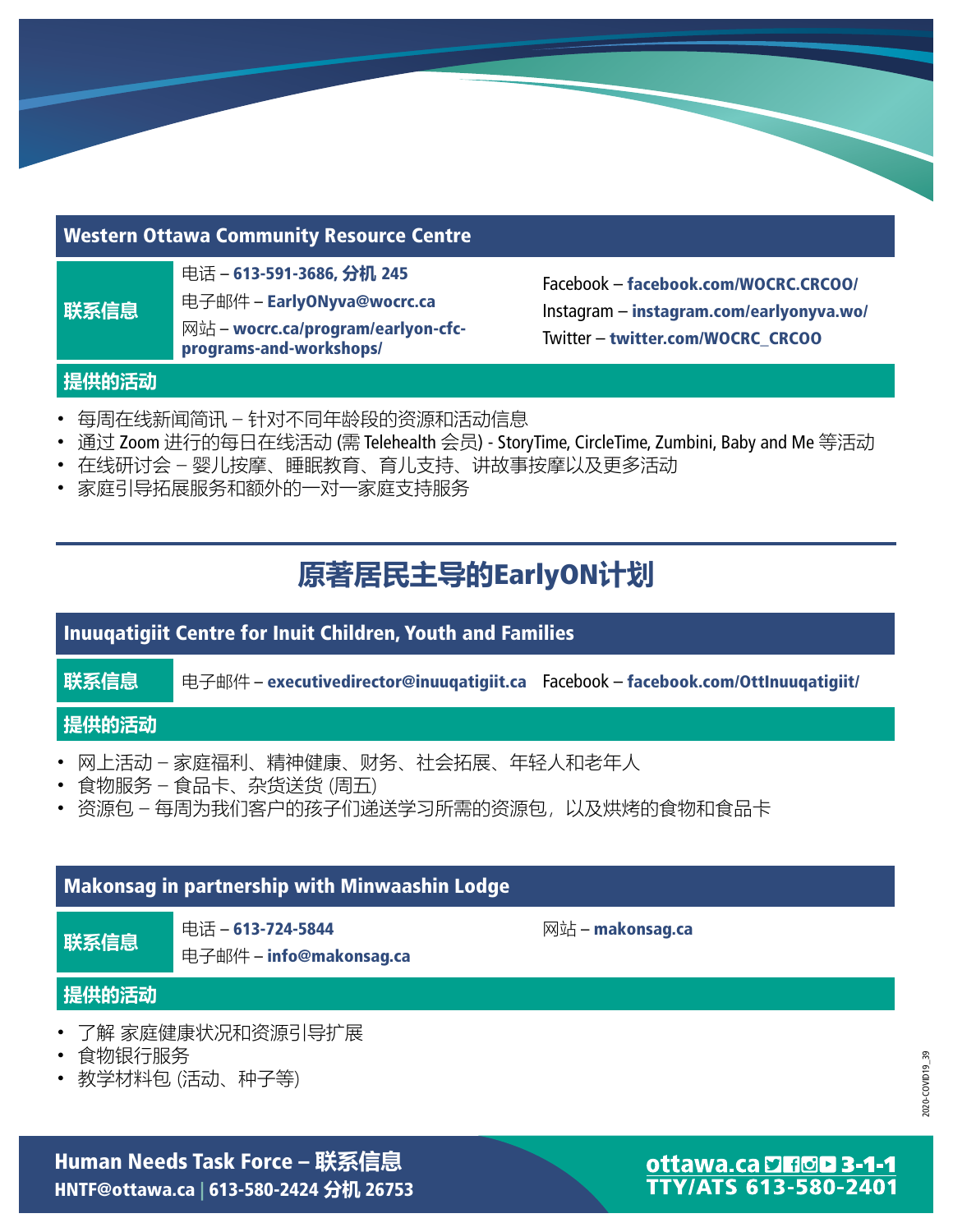# Odawa Native Friendship Centre

|      | 电话 – 613-518-0992             |
|------|-------------------------------|
| 联系信息 | 电子邮件 – earlyyears@odawa.on.ca |
|      | Model adams an aa             |

网站 – **[odawa.on.ca](http://odawa.on.ca)** 

### **提供的活动**

- 电子邮件信息更新 家庭活动 (邻居之间兴趣讨论)、原著居民语言学习资源、原著居民音乐和娱乐
- 爱心箱传递 食物、尿不湿、串珠作品、儿童玩具和活动
- 食物银行和紧急用品送货

# Tungasuvvingat Inuit

| 联系信息 | 针对儿童的社区行动计划 (家有 0-6 岁儿童的家庭):<br>Melinda Shambare 613-402-1468 或 capc@tungasuvvingatinuit.ca |
|------|---------------------------------------------------------------------------------------------|
|      | Early Years Culture 工作人员: Darcy Kablalik 613-858-9109<br>或 eyculture@tungasuvvingatinuit.ca |
|      | 产前/产后: Courtney Clyne 613-402-3704 或 prepostnatal@tungasuvvingatinuit.ca                    |

# **提供的活动**

- 食品安全计划 (食物银行)
- 手工材料礼品卡
- 通过 Zoom 举办的随到随参加活动 (即将推出)

# Wabano Centre for Aboriginal Health

**联系信息 电话 – Mary Fisher 613-748-0657, 分机 279** 

电子邮件 – mfisher@wabano.com

# **提供的活动**

- 在线每日情况了解
- 在我们 Wabano Kids Facebook 页面 (@WabanoKids) 上的活动和更新
- 为大家发声和案例管理
- Children's Aid Society 参加家庭访问 (将保持安全距离)
- 送货 家庭食物箱、热餐、儿童活动材料、文化和教学材料、尿不湿和纸巾、化妆品、清洁物品和 资源清单。

2020-COVID19\_39 2020-COVID19\_39